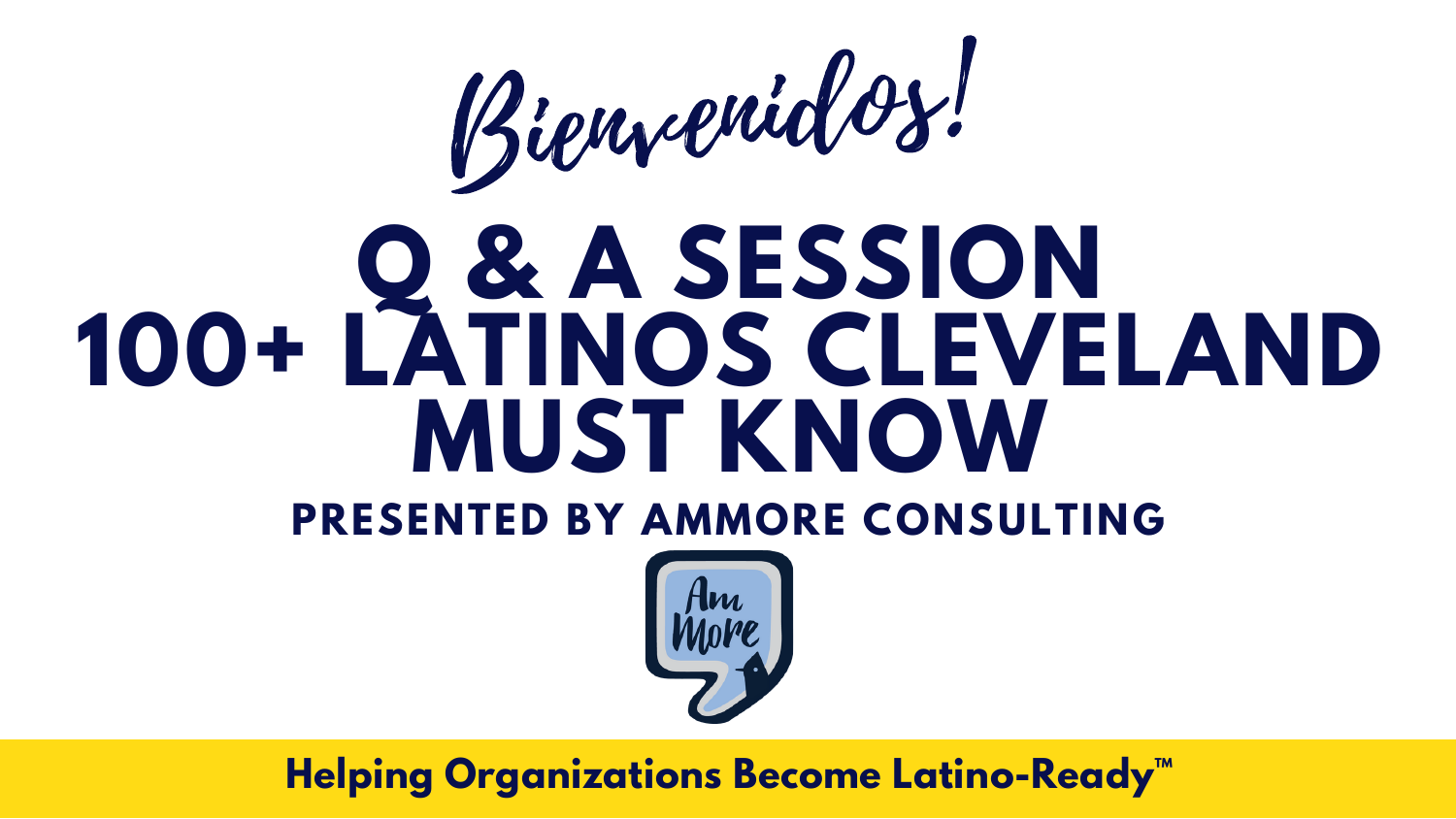## **AmMore Consulting Helping Organizations** Become Latino-Ready

AmMore Consulting is committed to creating more diverse, inclusive and equitable workplaces by supporting organizations develop long-lasting strategies and systems to effectively attract, recruit and retain Latino talent to succeed and thrive.

## AMMORE.

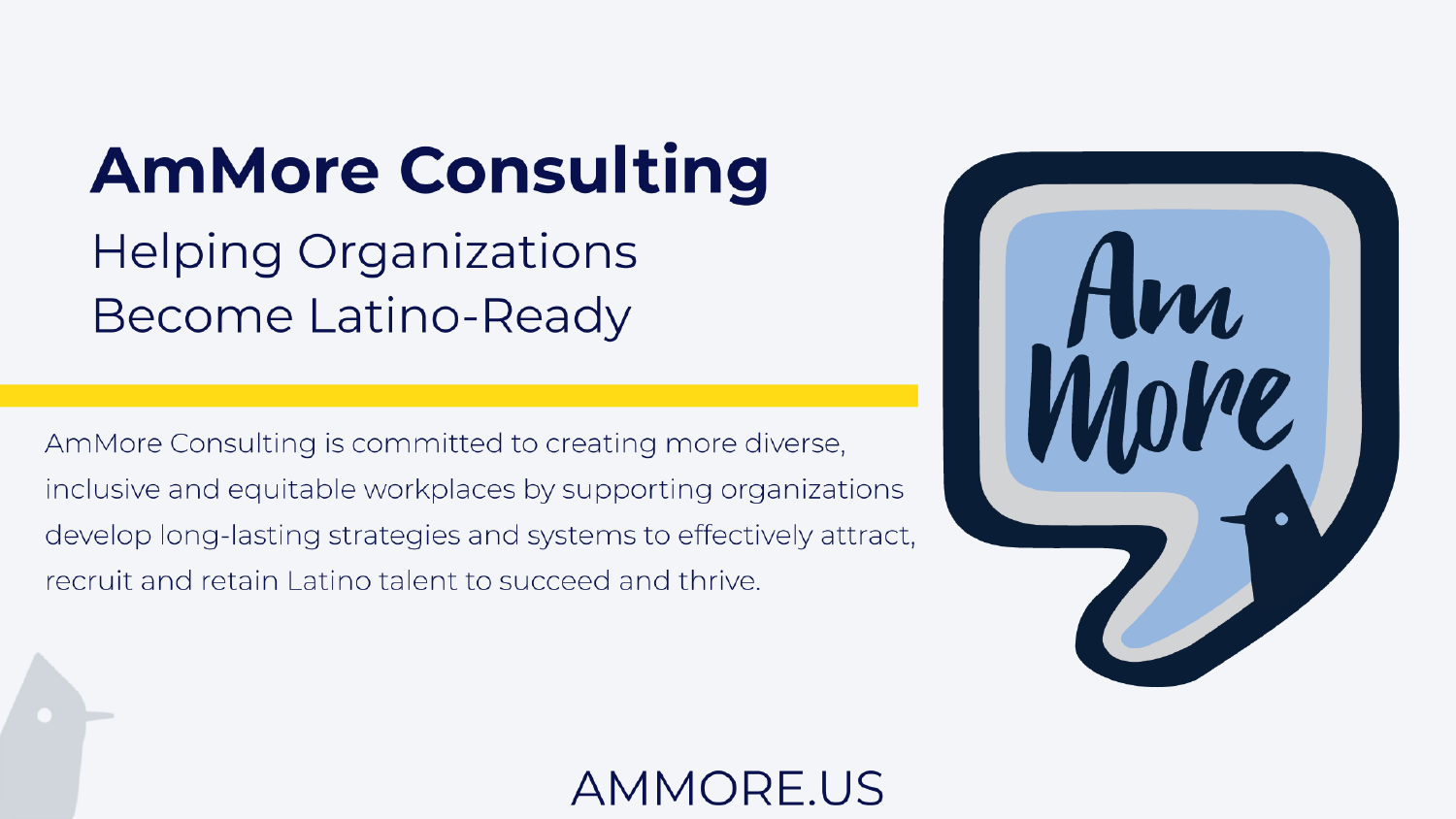# **WHAT IS THE 100+ LATINOS CLEVELAND MUST KNOW?**

## **A platform for:**

**greater visibility exposure, professional development leadership development + civic engagement opportunities for professionals that self-identify as Hispanic, Latino or Latinx currently living in Greater Cleveland.**



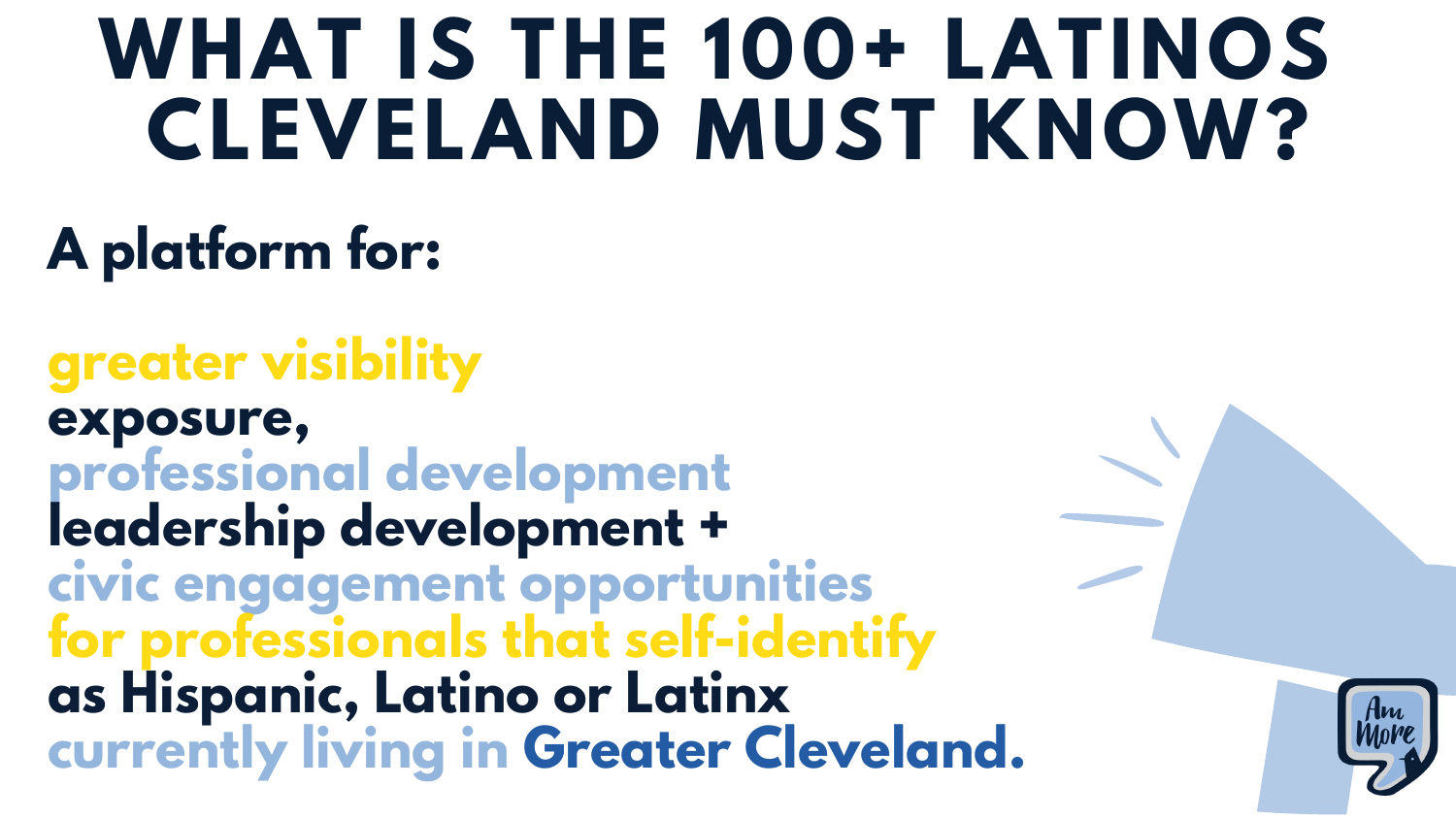# **WHAT IS THE 100+ LATINOS CLEVELAND MUST KNOW? PURPOSE**

- **Shine a positive light around Latinos + the Latino community in Greater CLE**
- **Change the narrative and perceptions around Latinos + larger Latino community**
- **Increase awareness and visibility around who Latinos are + our contributions to the U.S.**
- **Prepare the next generation of leaders**

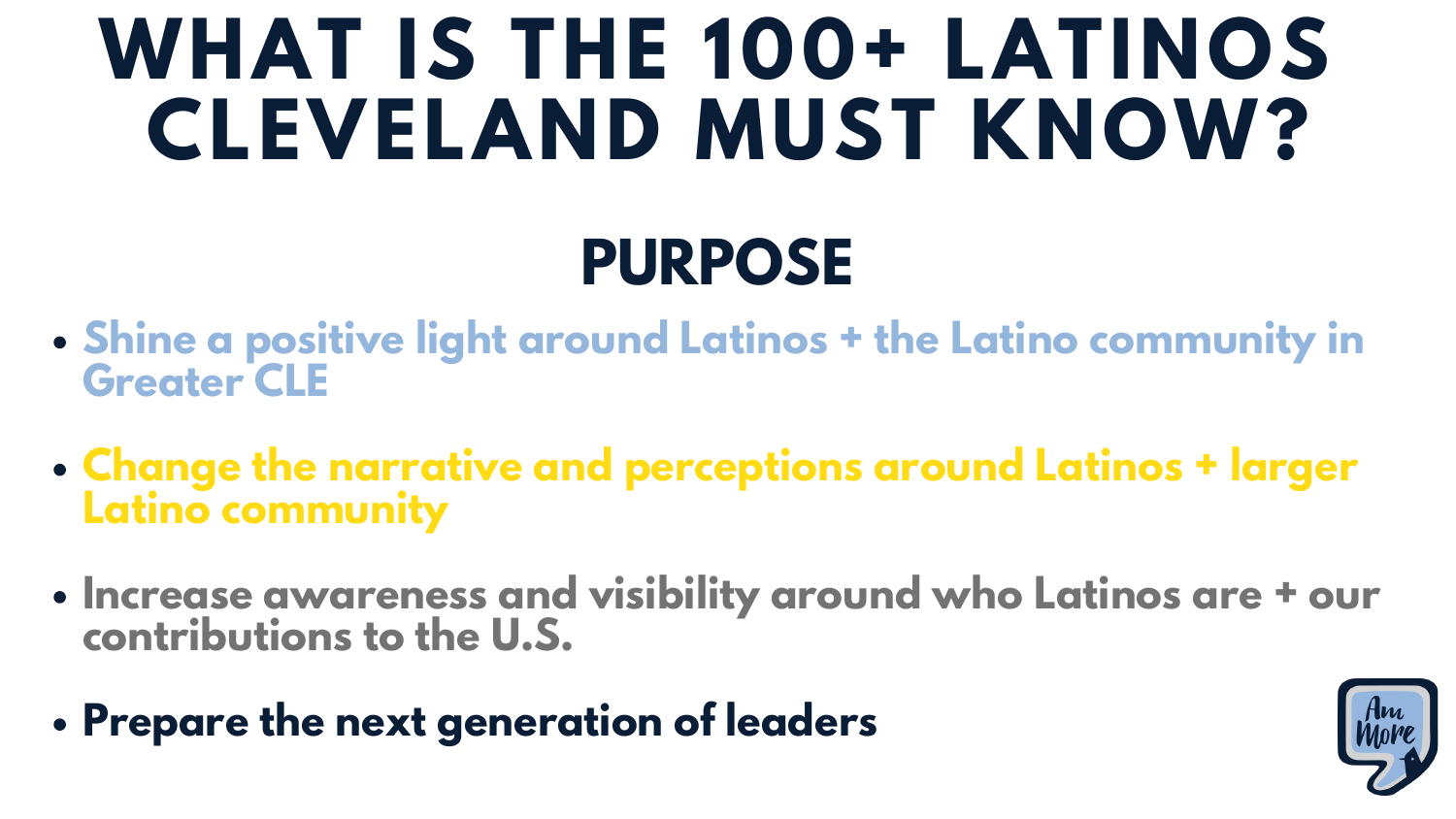# **WHAT IS THE 100+ LATINOS CLEVELAND MUST KNOW? WHAT DO YOU GET**

- **Social media postings the day of the launching - FB and LinkedIn**
- **Permanent listing in AmMore Consulting Website**
- **Inclusion in database of Latino professionals**
- **Monthly Newsletter with opportunities for professional, leadership development + civic engagement**
- **Media opportunities**

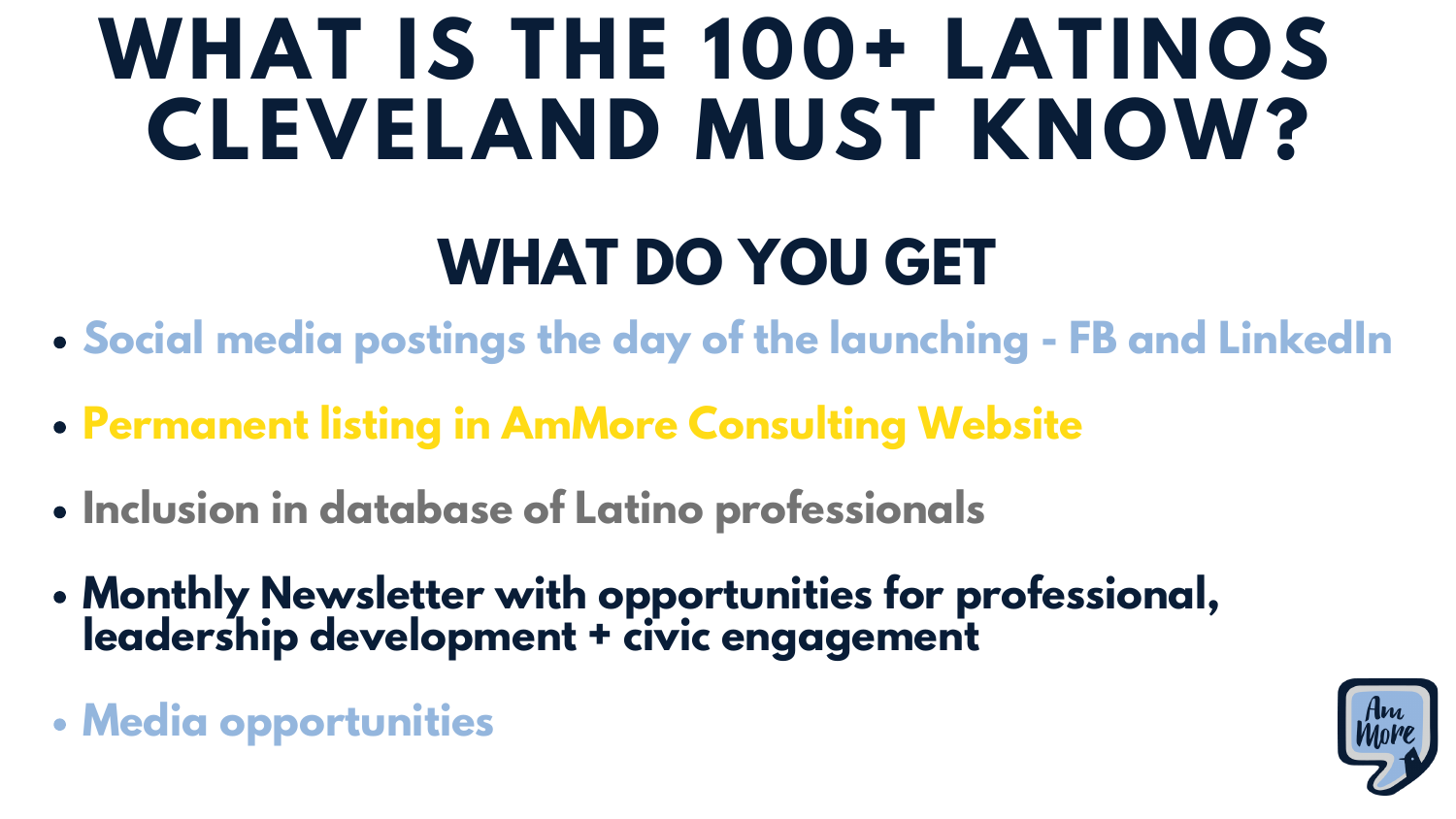

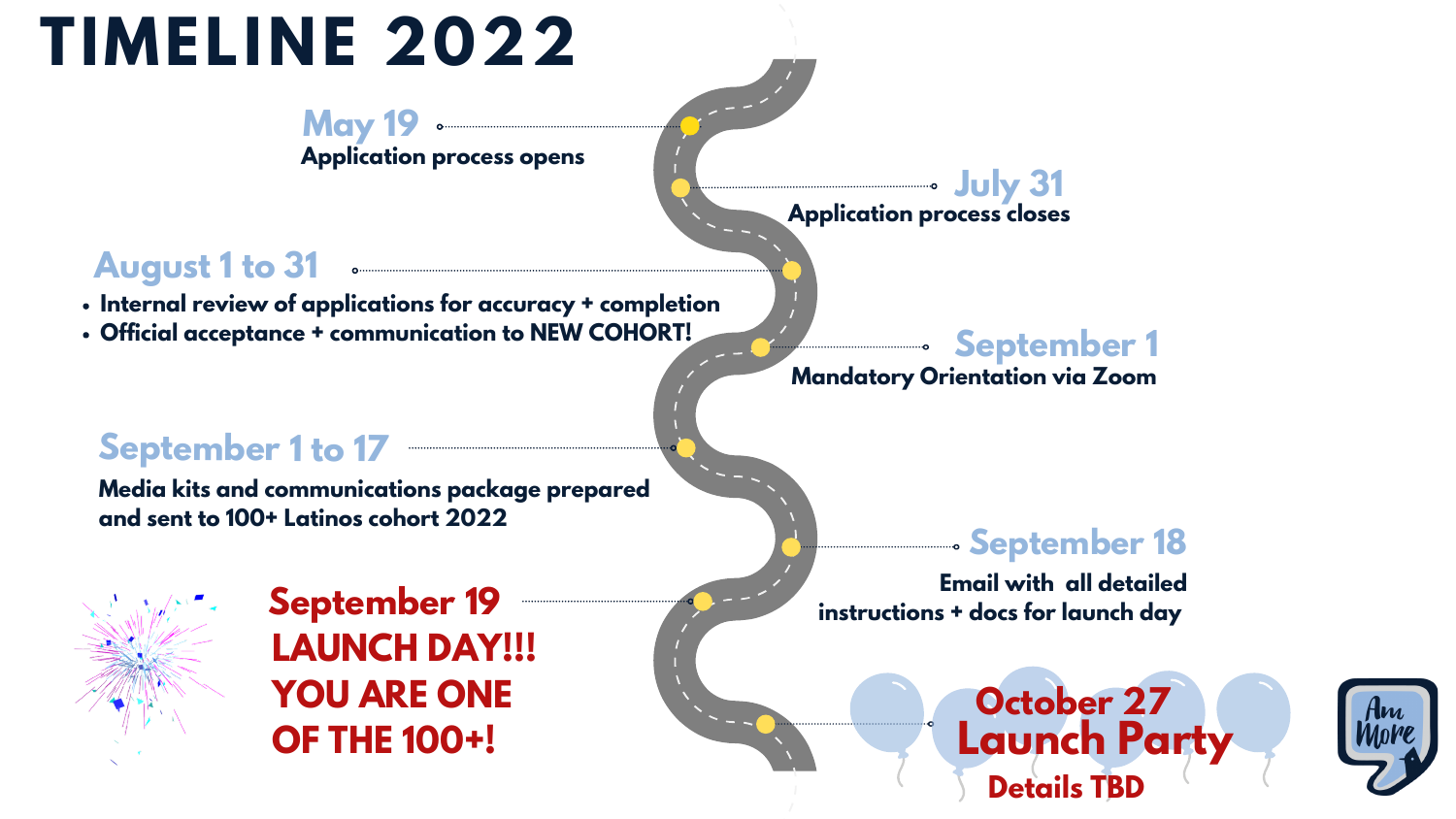

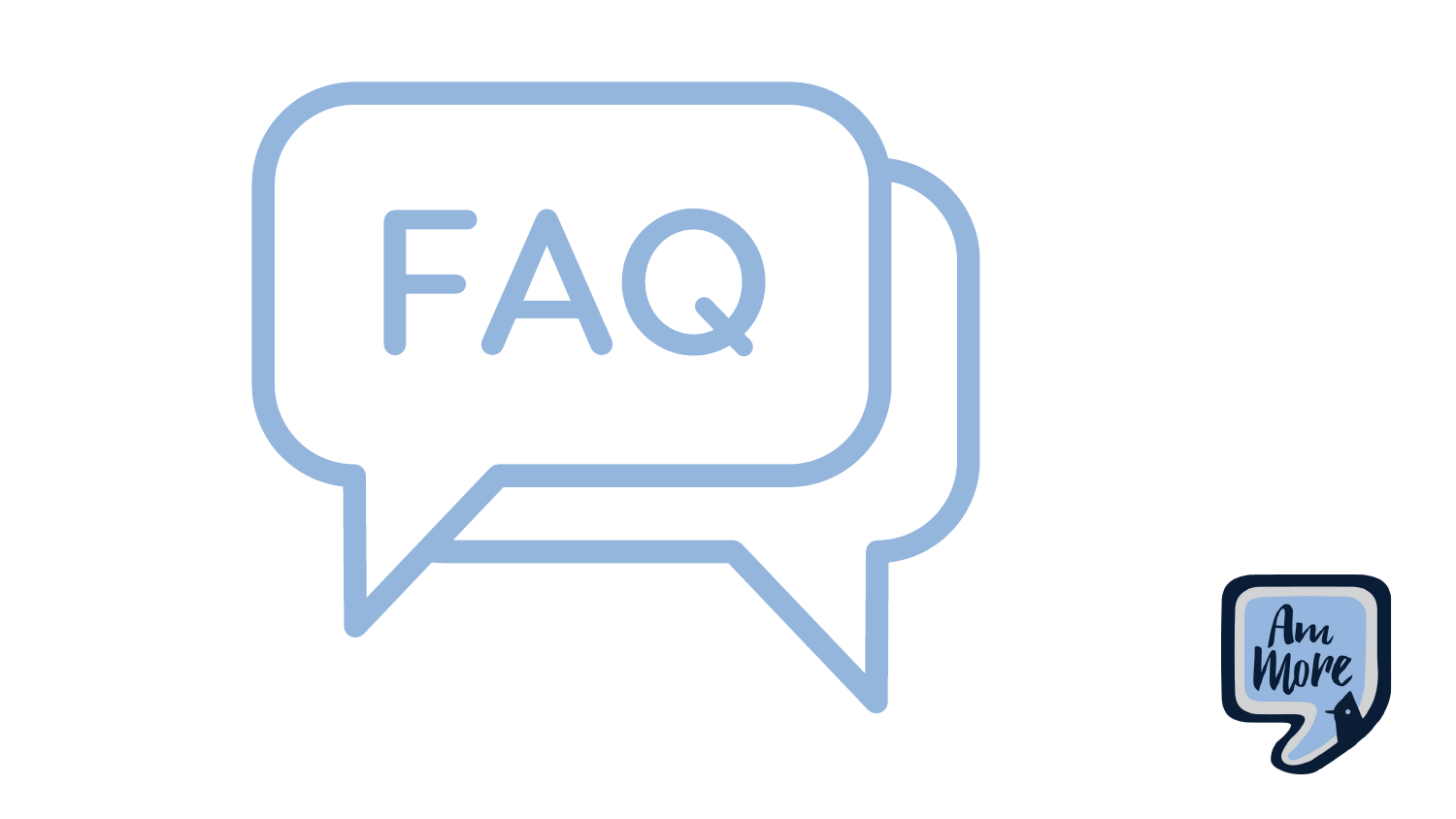**[Cuyahoga](https://en.wikipedia.org/wiki/Cuyahoga_County,_Ohio) County [Geauga](https://en.wikipedia.org/wiki/Geauga_County,_Ohio) County Lake [County](https://en.wikipedia.org/wiki/Lake_County,_Ohio) Lorain [County](https://en.wikipedia.org/wiki/Lorain_County,_Ohio) [Medina](https://en.wikipedia.org/wiki/Medina_County,_Ohio) County Summit County Portage County**



# **WHAT IS INCLUDED WHEN YOU SAY "GREATER CLEVELAND"?**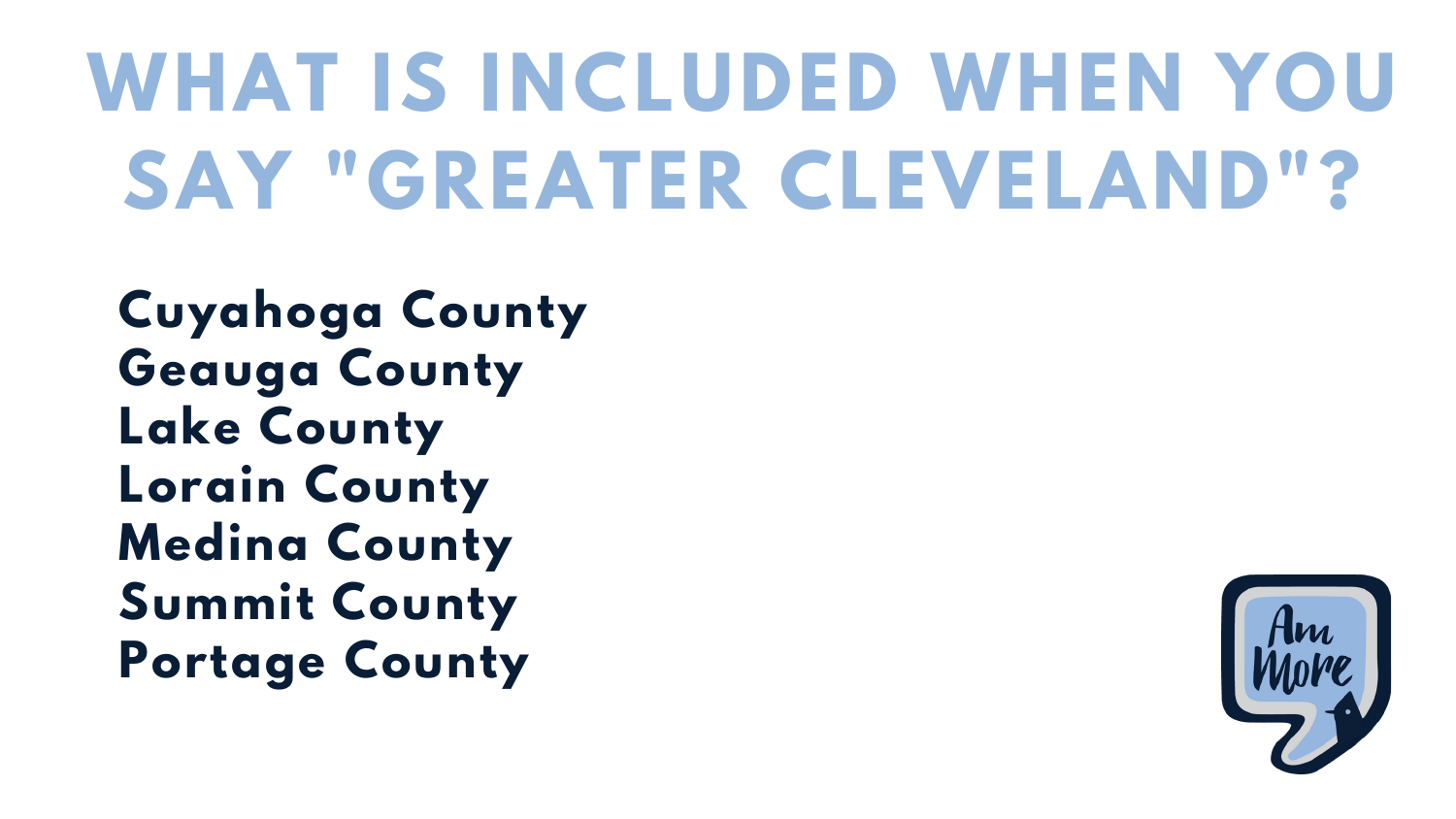**If you submitted ALL the information requested, answered ALL the questions, and attended the orientation, you are AUTOMATICALLY ACCEPTED in the program.**



# **WHAT HAPPENS AFTER I APPLY? HOW DO I KNOW IF I AM SELECTED?**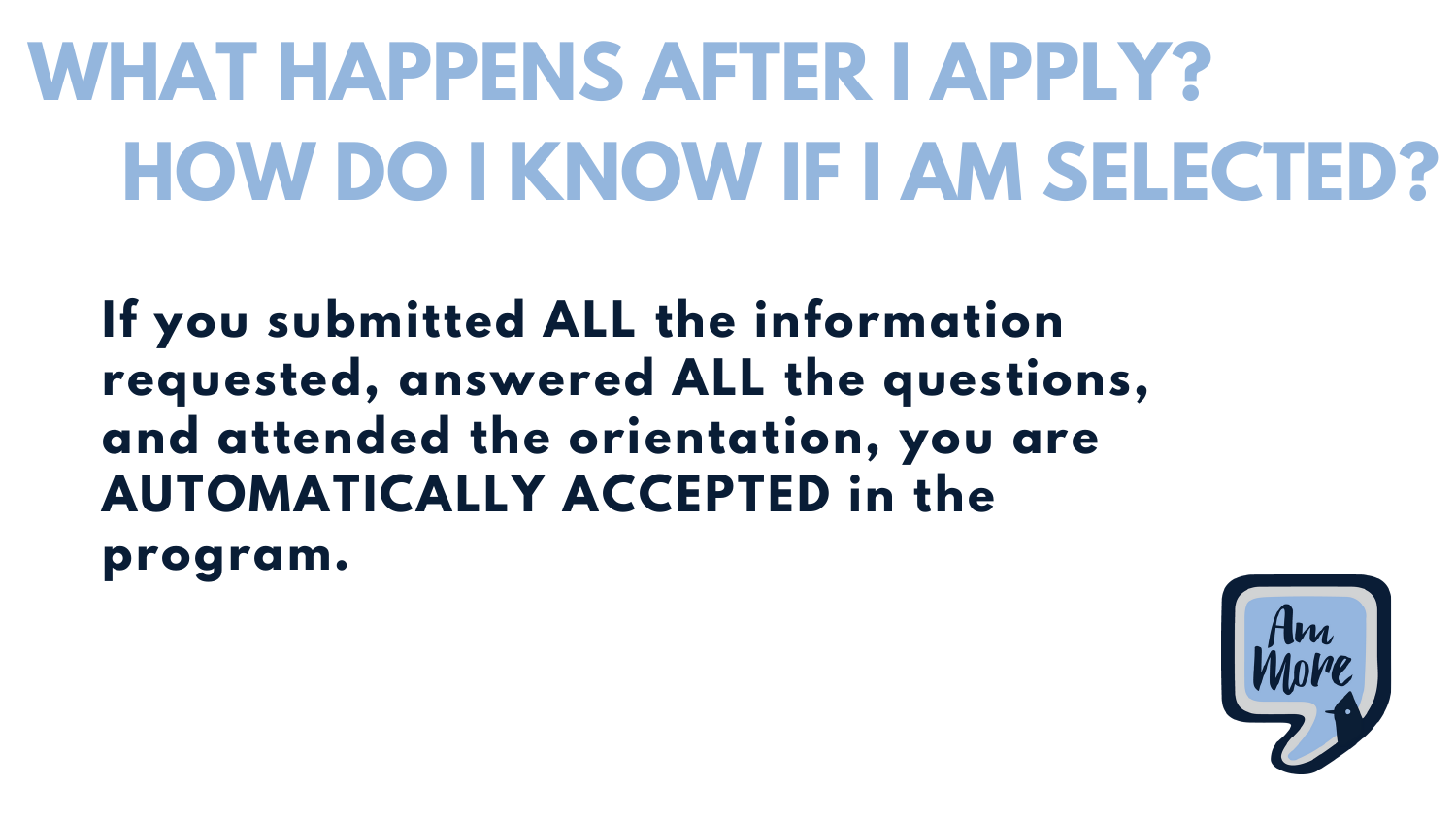## **Because this is a VISIBILITY + OPPORTUNITY platform and the ONLY way for others to connect with you will be via LINKEDIN**





# **WHY DO I NEED A LINKEDIN PROFILE?**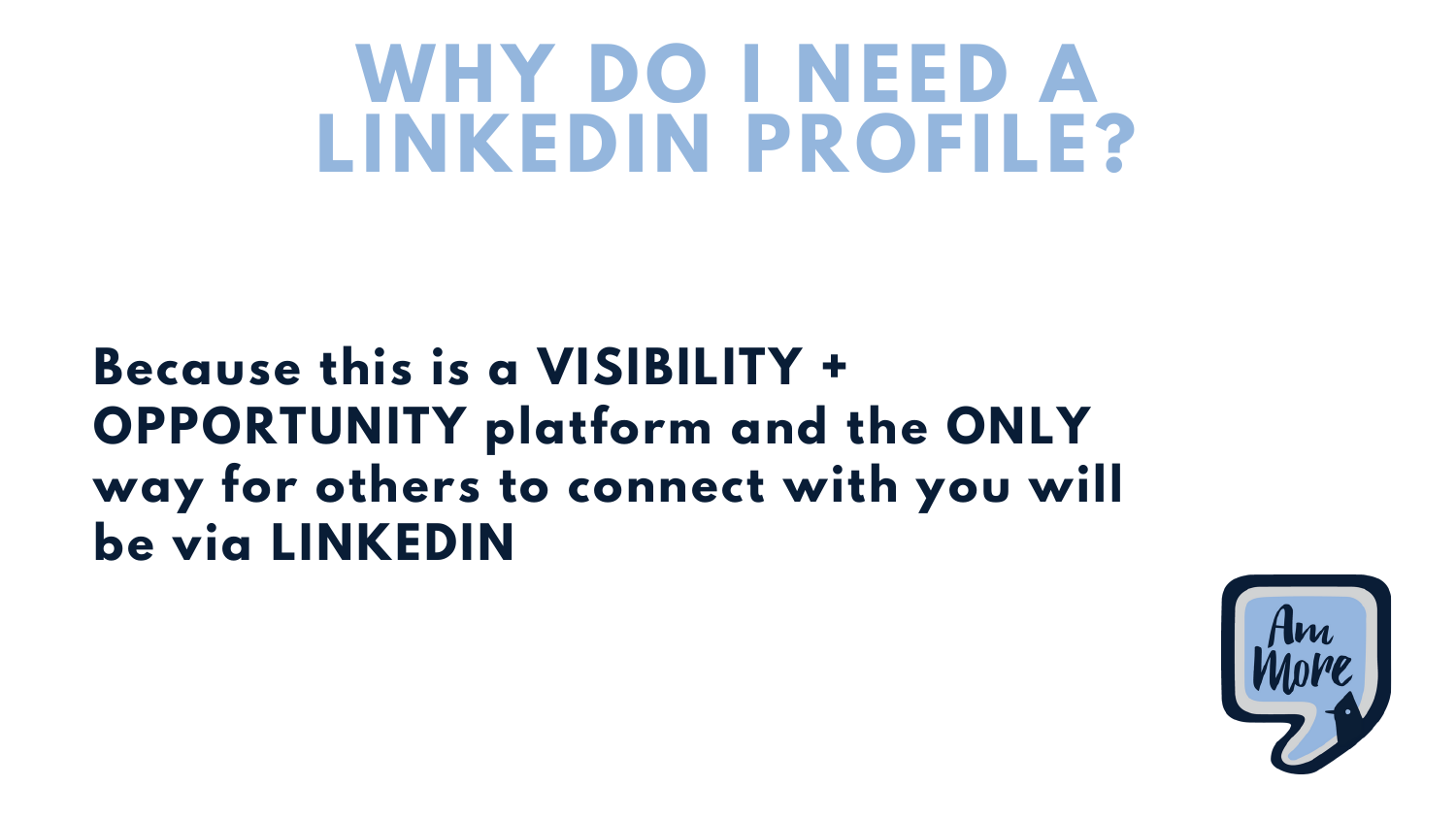## **YES You will not be accepted into the program if you do not attend the orientation**



# **IS THE ORIENTATION MANDATORY?**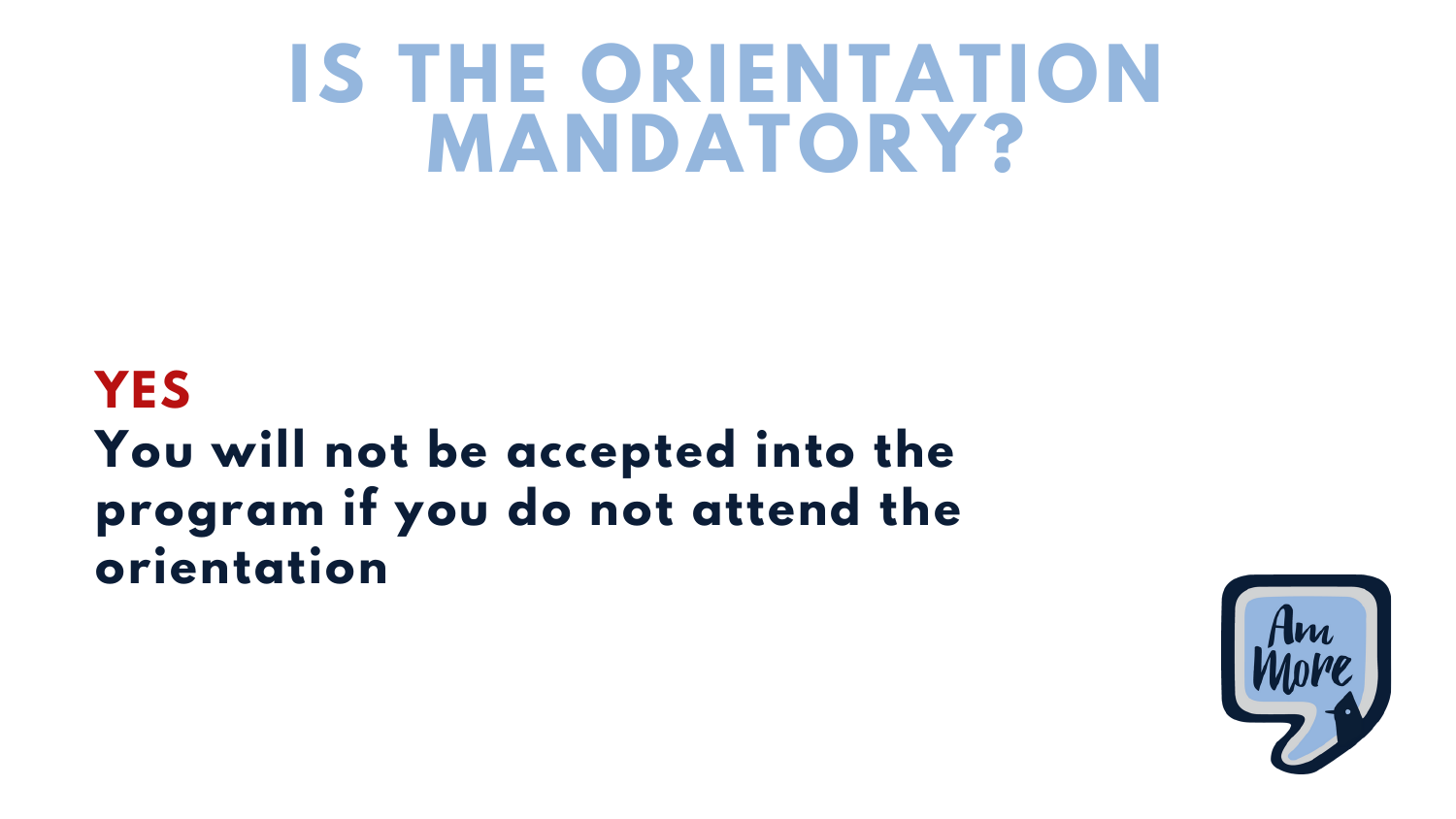- **Is framed from the chest up**
- **Captures you looking directly at the camera**
- **Has good lighting on your face**
- **Showcases your personality**
- **Is easy to see and notice even when it's small**

**DO NOT use a selfie Use a clean, plain background**

**A good headshot ...**

# **BEST PRACTICES FOR HEADSHOTS**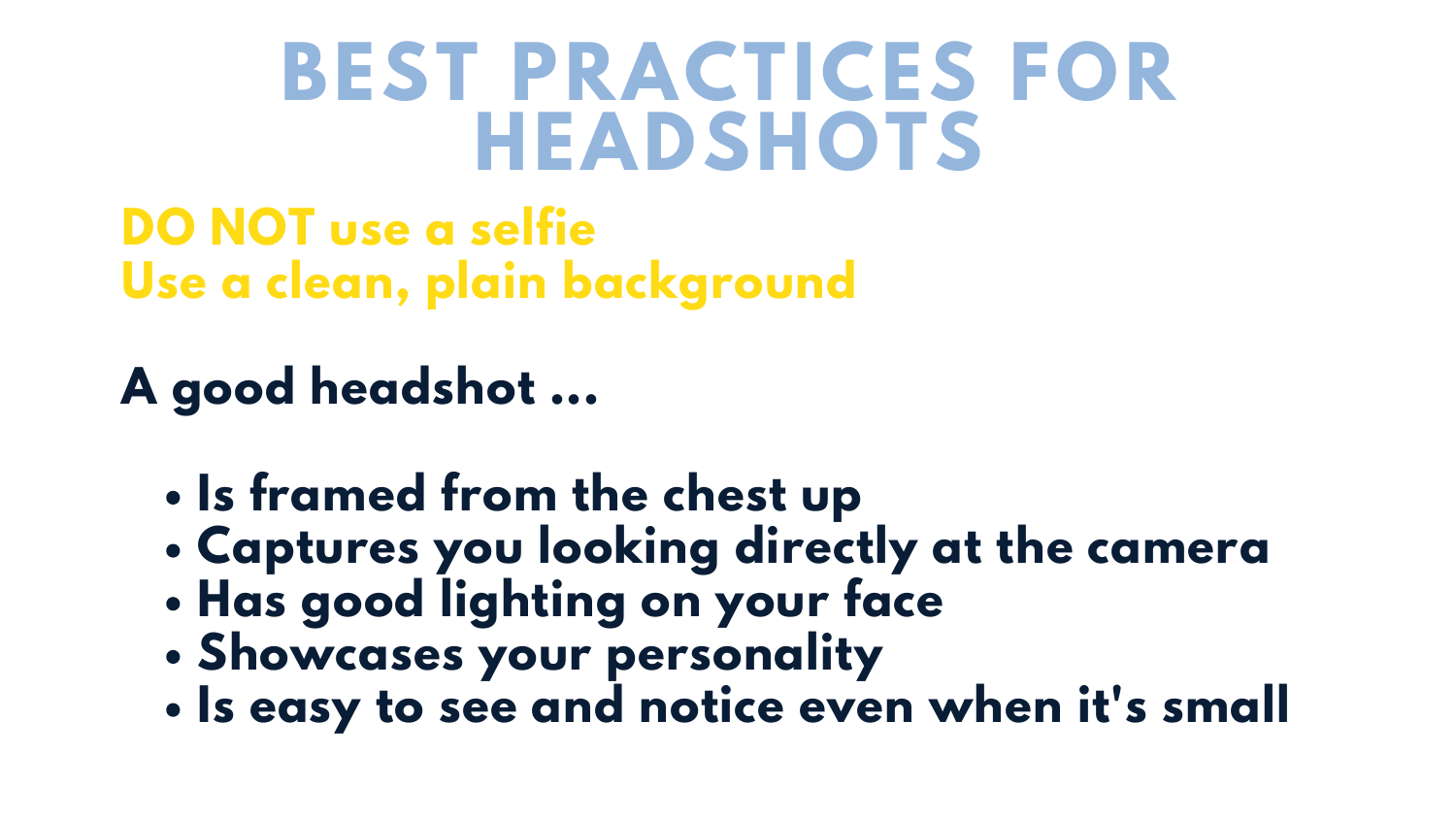## **AMMORE.US/2022**

**At the bottom of page: "Invite a Latino to Submit"**



## **HOW CAN I NOMINATE SOMEONE ELSE?**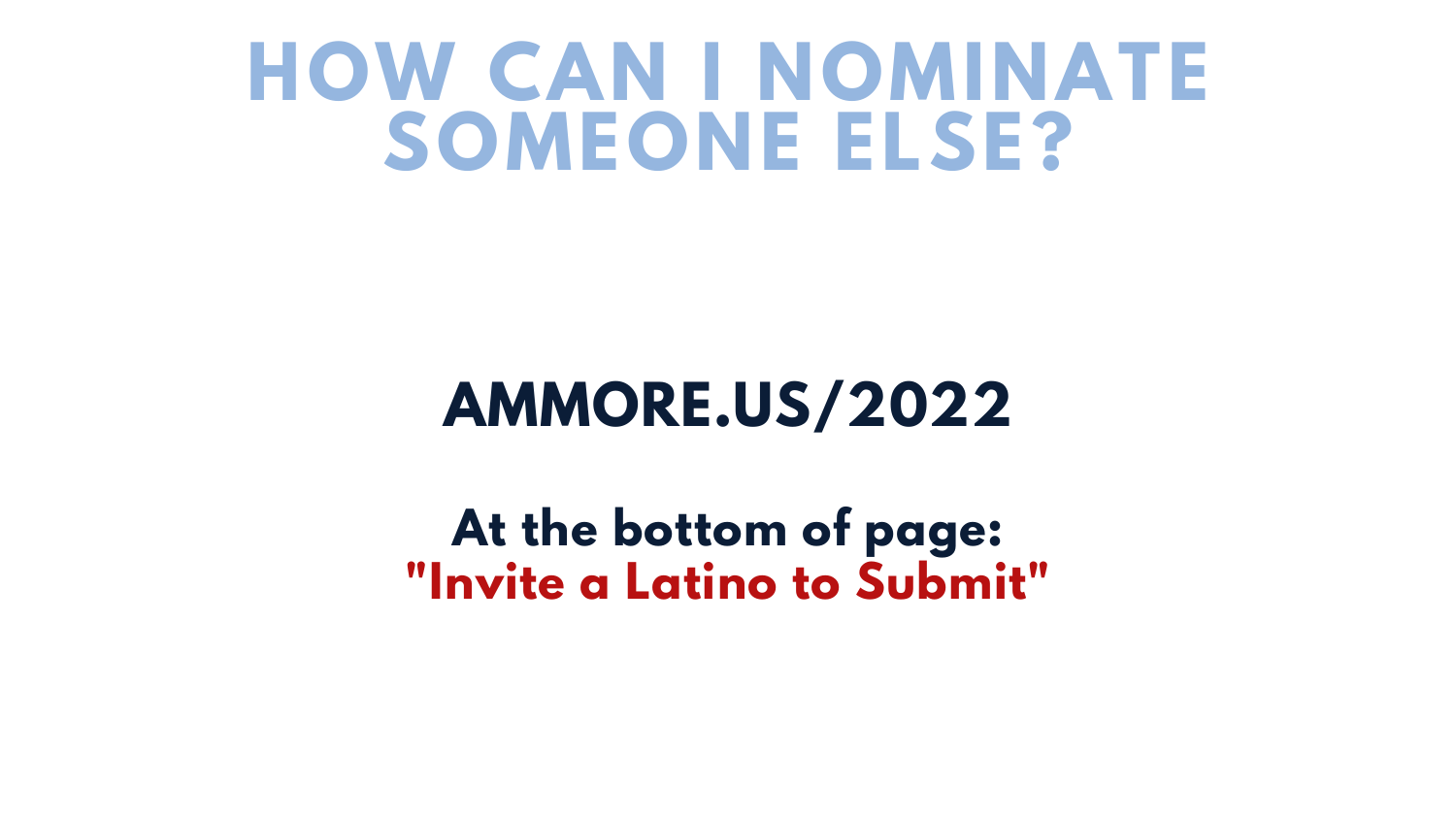## **AMMORE.US/2022**

**At the bottom of page: "Download a preview of nomination form"**

# **WHERE CAN I PREVIEW THE NOMINATION FORM?**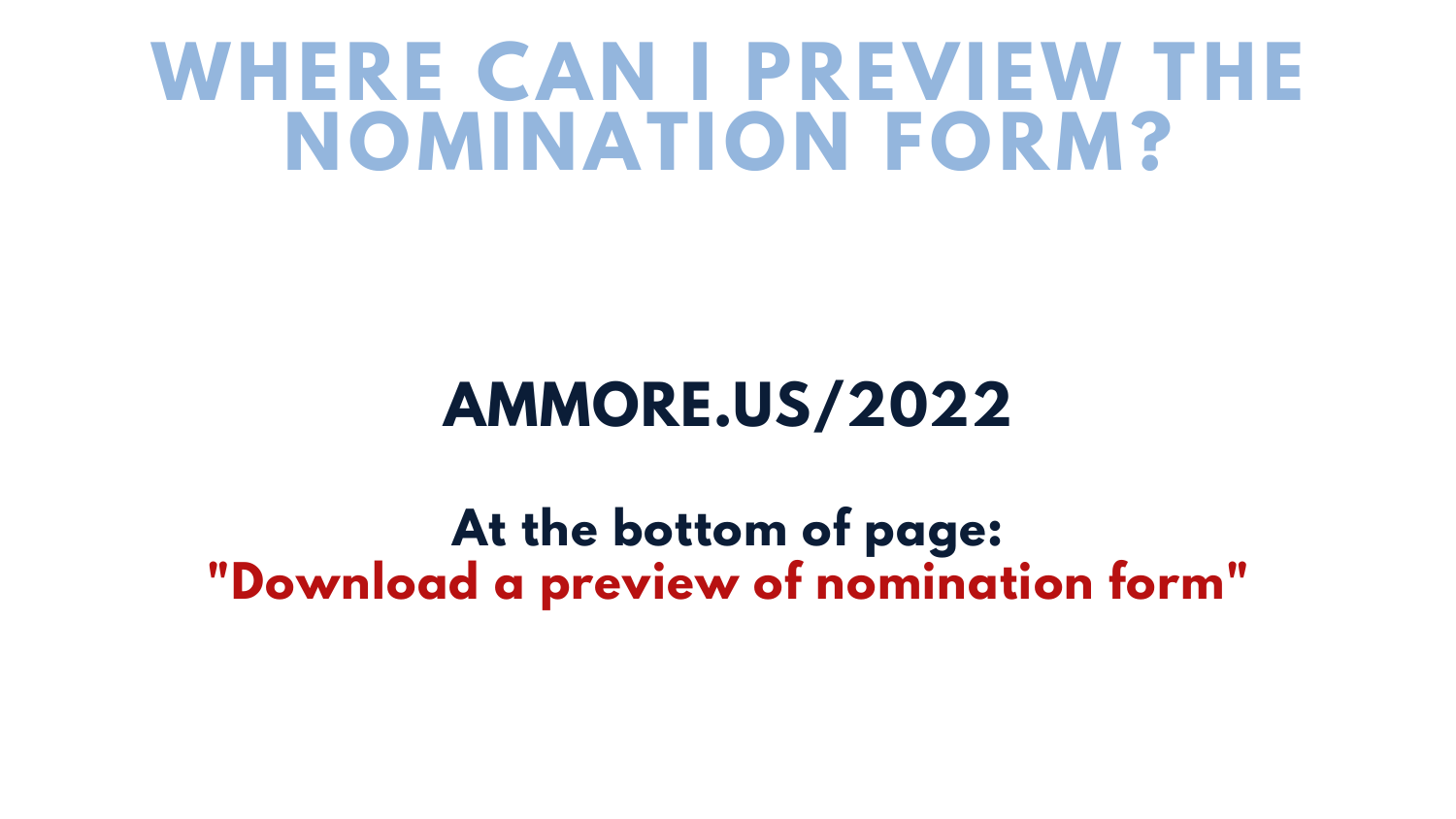## **GOOGLE FORM**

**NOTE: You may need to use your home laptop since company firewalls sometimes prevent opening google suite applications**



# **WHAT IS FORM PLATFORM?**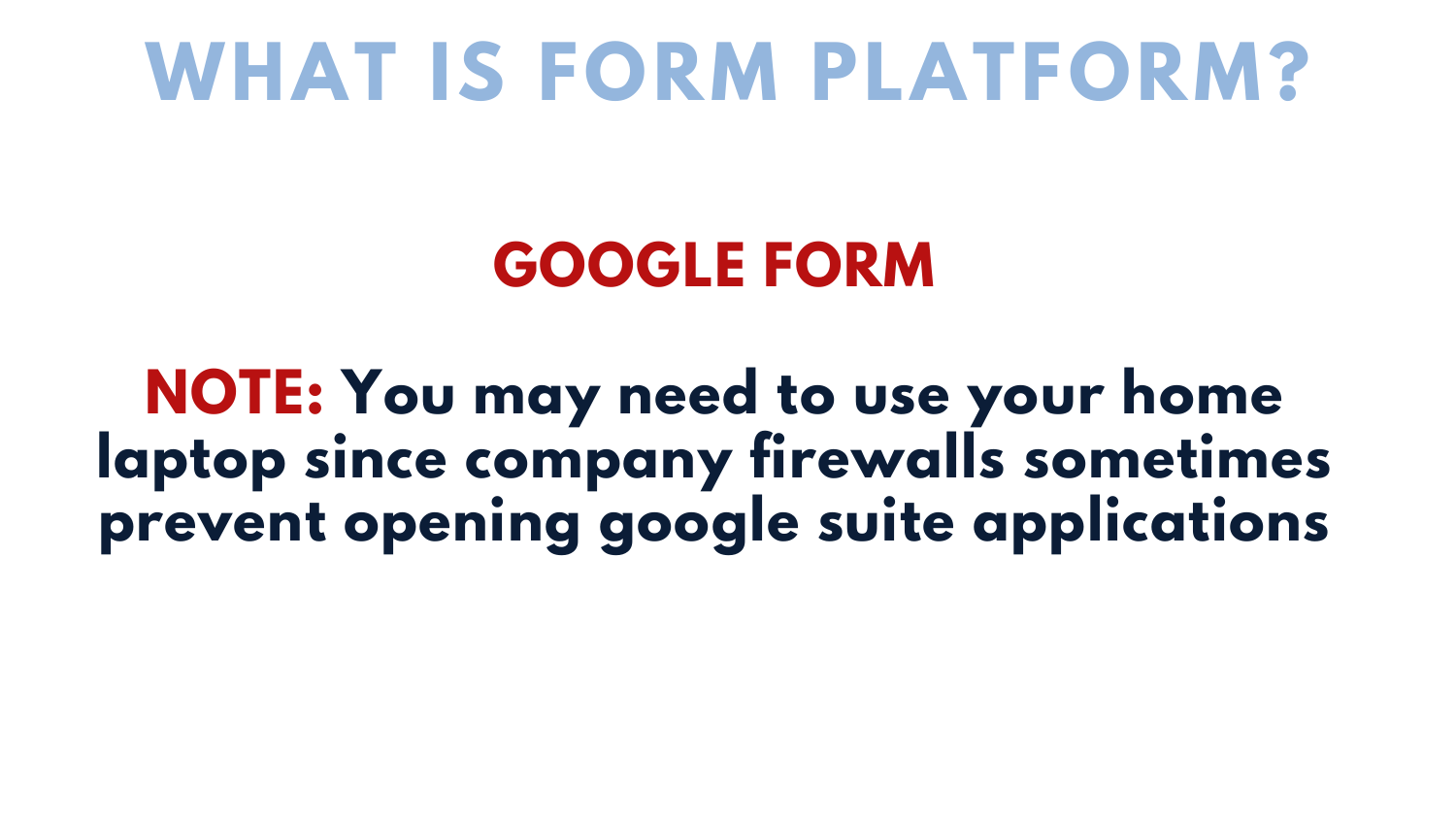**-Add the email: ammore.communications@gmail.com to your safe list to avoid going to spam**

**-Check your SPAM FOLDER right after you submit your form to make sure you are not missing any communications. Move emails to INBOX**

# **I AM NOT RECEIVING YOUR EMAILS, WHAT CAN I DO?**